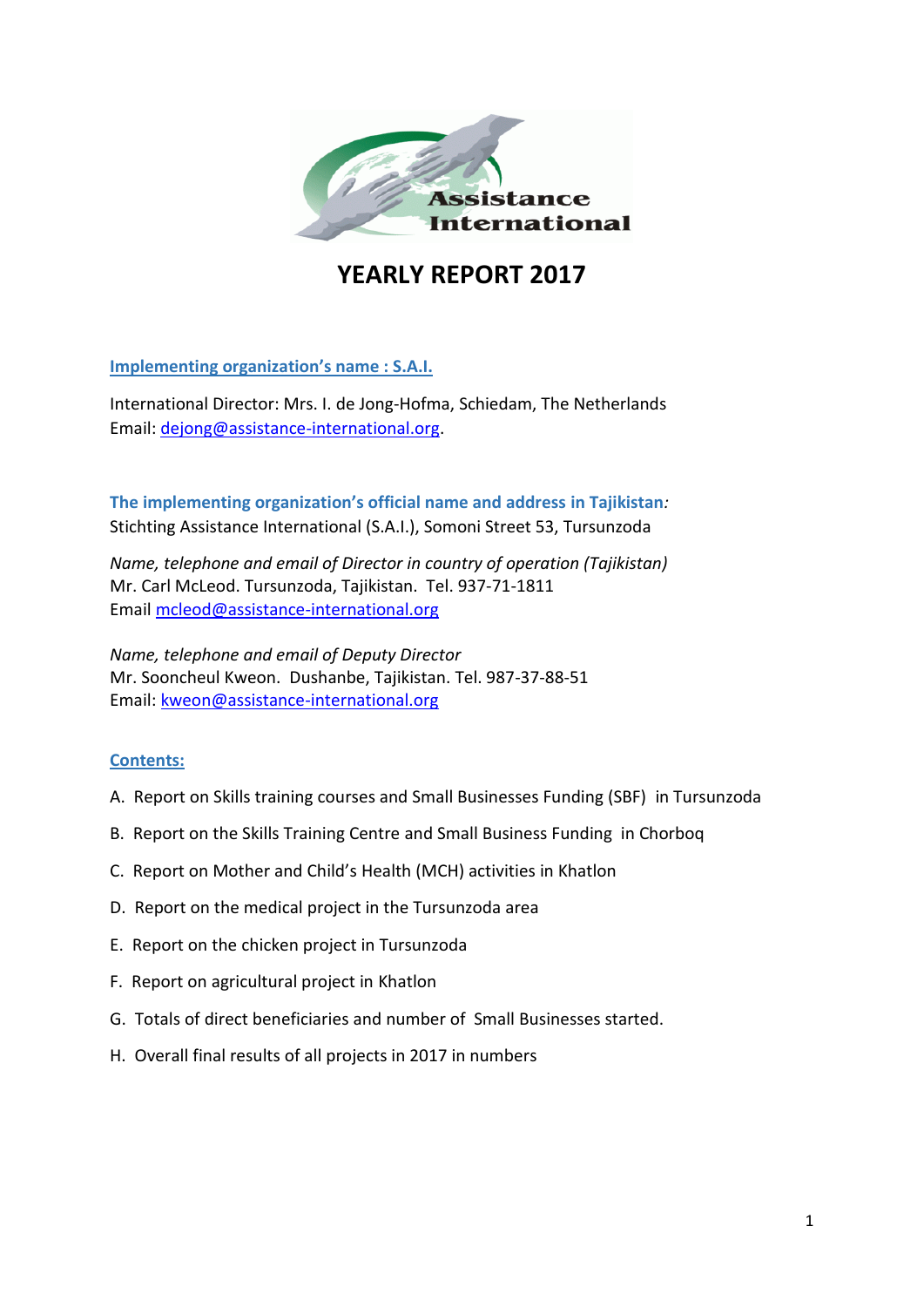# **A. Report on Skills training courses and Small Businesses Funding (SBF) in Tursunzoda**

# **Objectives**:

A. To train underprivileged women and men in a new skill to open up more possibilities for them to find work.

B. To empower underprivileged people to begin their own business by…

- Training them well in a skill.
- For those who excel in learning to provide equipment grants (SBF Small Business Fund) so that they can more easily begin a small business.
- To provide 6 months follow up on Small Business Funding recipients to help them work through business problems that they encounter and continue to teach them more business principles.

C. To provide a nurturing environment to learn new skills and do well.

**People Focus**: Underprivileged women, the poor, divorced, widowed, men or women with only one parent and those with a disablity.

**Place:** Skills Training Center in Tursunzoda.

#### **Tailoring Course:** 40 students

- 1. We taught tailoring to 4 groups of ladies this year.Each course began with 10 ladies in the classroom.
- 2. During the course, we made a home visit to each student's place to make sure they qualify to be in this program. We also gave 2-3 tests besides the final exam.
- 3. In every course, 2-4 students received Small Buiness Funding.
- 4. The local trainer has worked hard in developing her teaching skills showing much patience and respect to help students learn well.

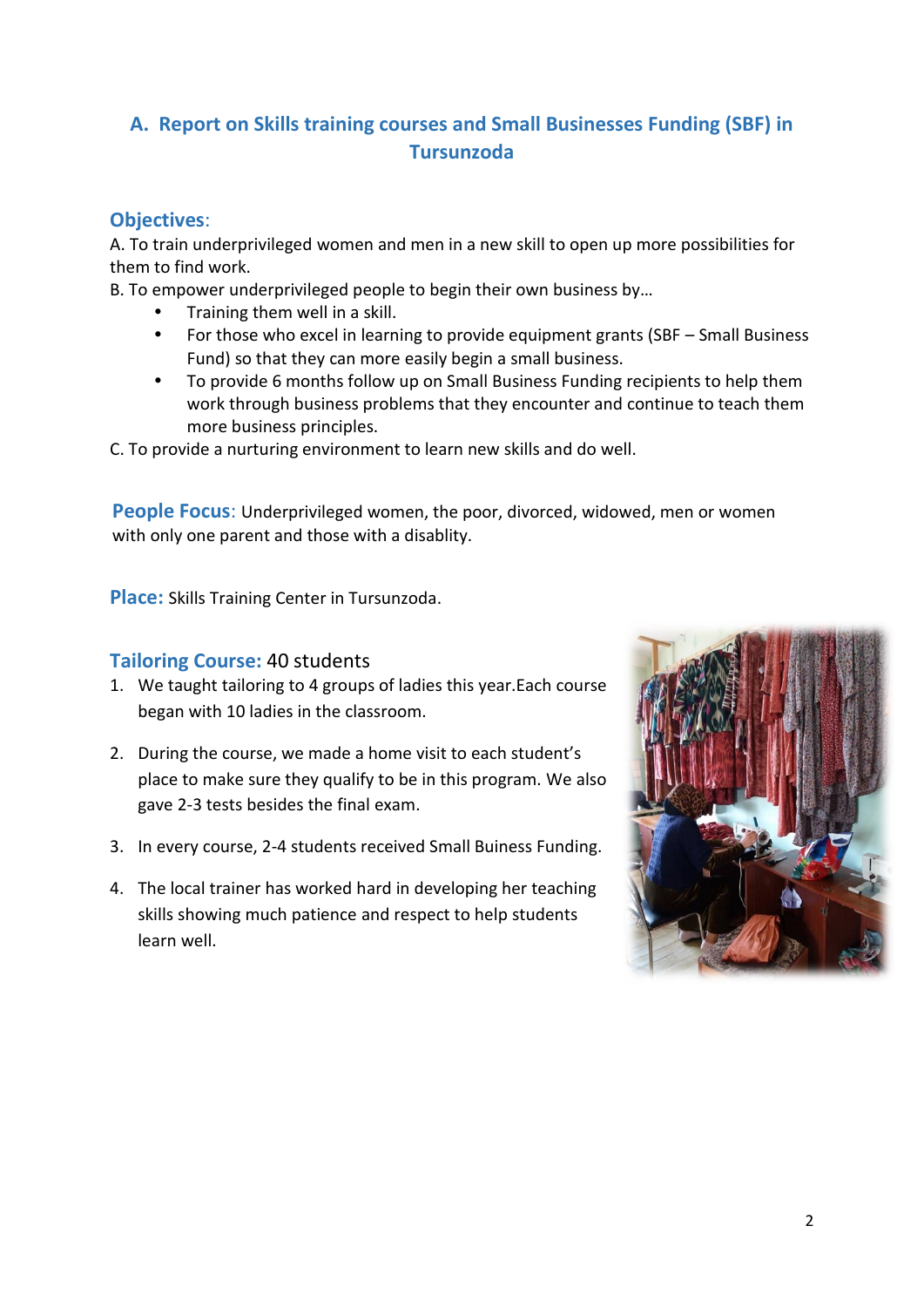## **Computer Course:** 39 students

- 1. In summer one more laptop was added, so we could have 7 students for each class.
- 2. We reviewed our course material this year and upgraded our curicullum to include more advanced skills in Word, Excel, and Powerpoint.
- 3. We also challenged students to work hard on typing skills with a clear guideline for certificate.

#### **Knitting Course:**

1. The knitting course went well this year. Many ladies enjoyed learning new skills in knitting, and every student was very satisfied with what they had done.

## **Basic Skills Preparation Course:**

We found that in our tailoring course some women who were accepted tried their best but still could not learn well enough due to lack of basic skills, such as simple math and writing. Seeing this need we decided to open a course for those who did not have an opportunity to learn the basic skills when they were younger.

- 1. This course is to teach them reading, writing and simple math so that they could then learn other skills like sewing even better.
- 2. Students come twice a week to this 3 month class. These students are often amazed at what they can learn in a short period of time.



# **Beneficiaries in 2017:**

Total students: **122**

Total sewing students: 40 Sewing students who successfully completed the course: 34

Total computer students: 39 Computer students who successfully completed the course: 29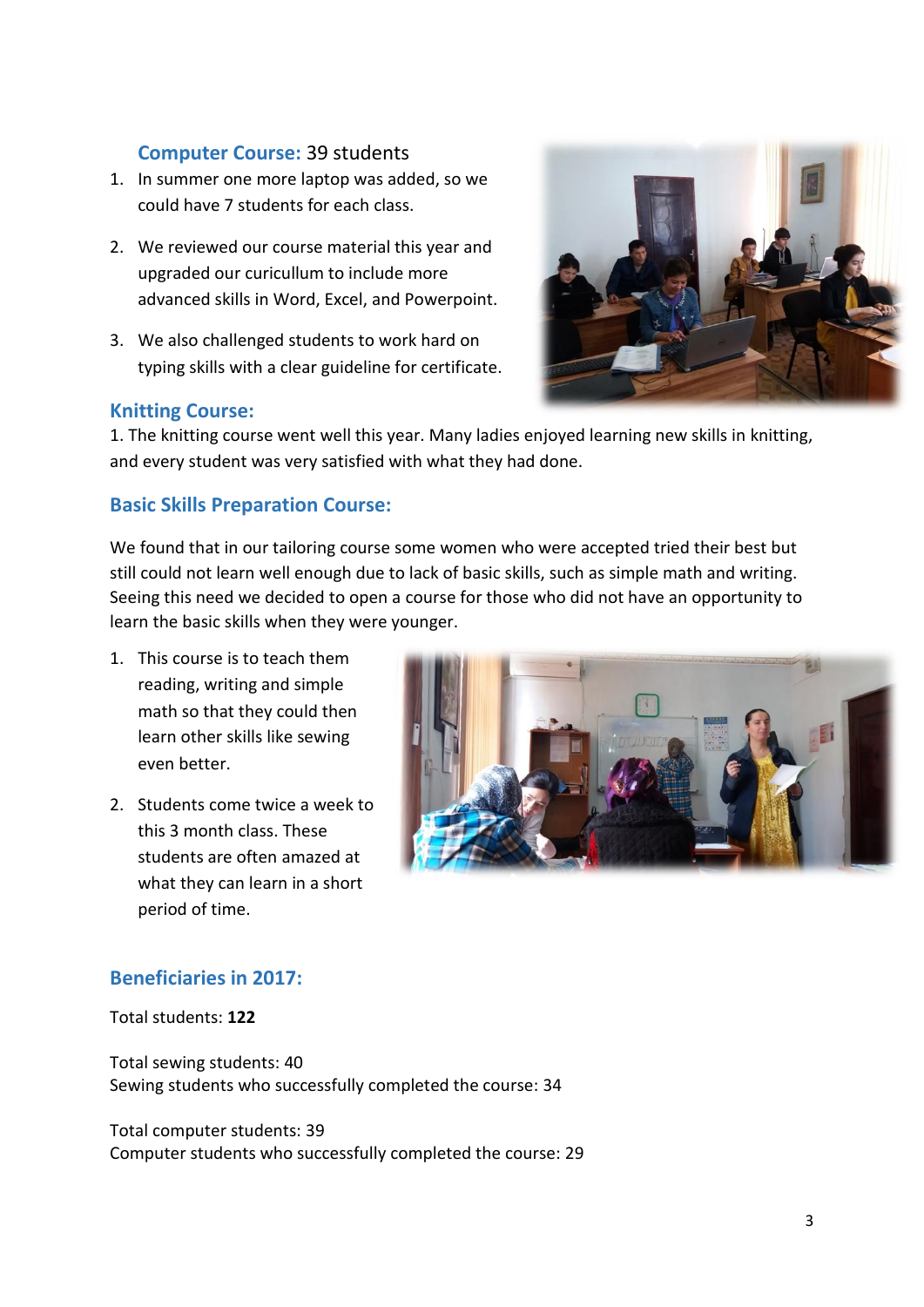Total knitting students: 38 Knitting students who successfully completed the course: 35

Total basic skill preparation class students: 5 Basic skills preparation students who successfully completed the course: 5

Small Business Funds given: **17** Certificates given: **64**

#### **Successes:**

Many people 18 years and older, who could not afford to pay for a course, have come and studied with us.

One lady, who finished our course successfully, received a SBF recently and then got a job in a local training center as a trainer.

## **Finances for 2017:**

Total amount spent on this project**: TJS: 150,773**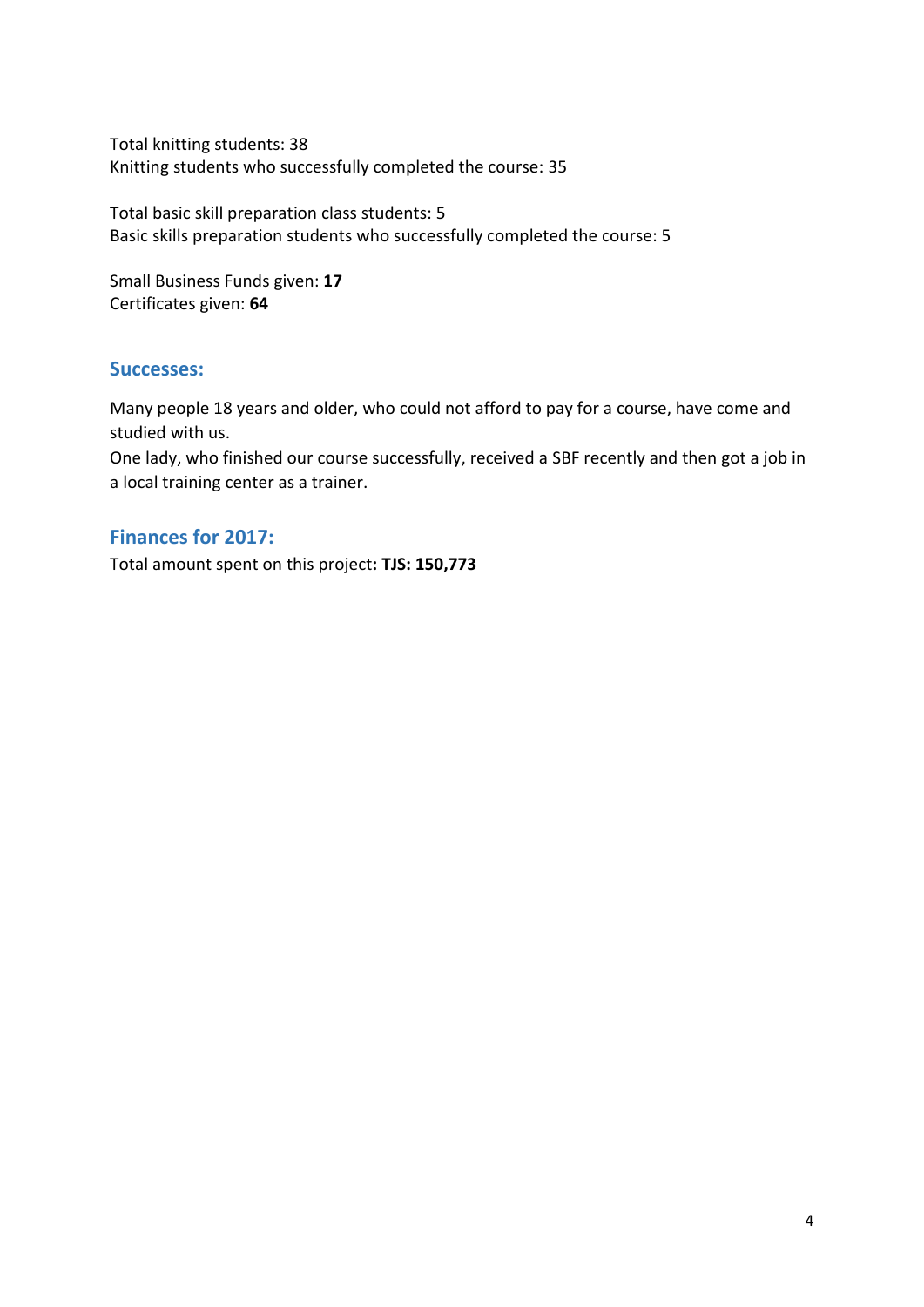# **B. Report on the Skills Training Centre and Small Business Funding in Chorboq**

# **Objectives:**

- Training local women to be equipped to produce local traditional and also western style dress, so that they can start to work as seamstresses and generate income for their family.
- Creating jobs skill sets for those who seek employment and are in financial need.

#### **Targets:**

- Local women in financial need.

# **Activities:**

- We taught local women traditional dress making and western style dress making.
- We trained them to draw patterns for traditional and western style dresses with our own developed design system.
- We have a six month follow-up program for SBF beneficiaries who have received sewing machines and run home-based businesses.



# **Successes & Challenges:**

- We were encouraged that some experienced seamstresses' joined our class to learn new methods of sewing using advanced pattern drawings. They learned this new method not only for traditional Tajik dresses, but also for western dresses, school uniforms, a western style coat and jacket, etc.
- Some students came from a very remote village in the Funie Valley. We realized that it would be very difficult for them to daily commute to the skills training center due to lack of available transportation and winter weather. So we offered an extra training so that they could be tailoring teachers for the young women in their home village. They studied well and we gave them both Small Business Funding.

# **Beneficiaries in 2017:**

Number of beneficiaries: **31** Number of Small Business Funding support given out: **11.**

# **Amount spent:**

**TJS 67,909.40**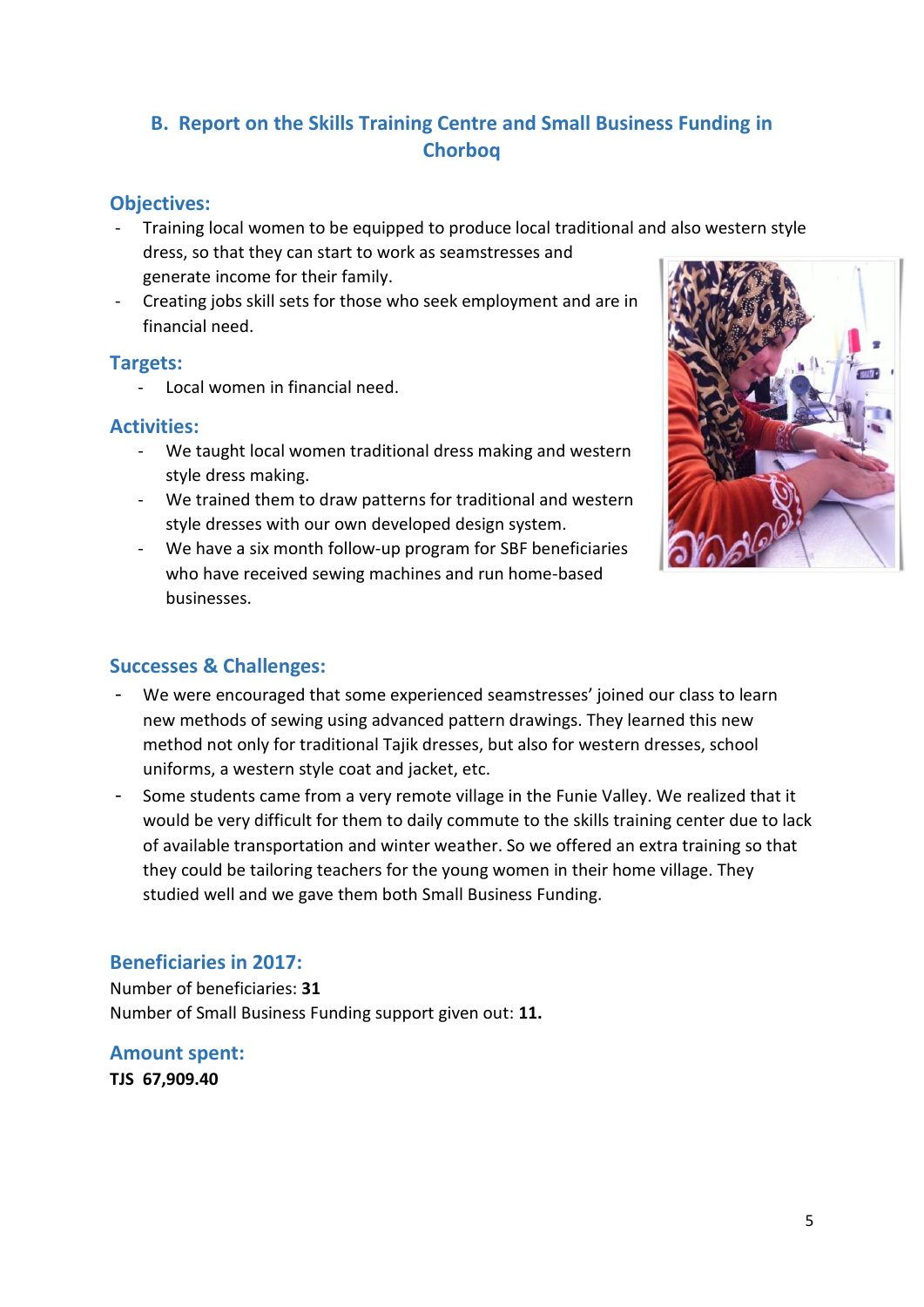# **C. Mother and Child's Health (MCH) activities in Khatlon**

#### **Objectives:**

Improving the knowledge of local women and village health nurses on maternal and child health, leading to improved health-seeking behaviour and a decrease in maternal and neonatal mortality and morbidity.

Training midwives and other health workers in emergency obstetric care and complication management, to decrease maternal and neonatal mortality and morbidity.

#### **Target people:**

health workers (nurses, midwives, doctors), community volunteers, community women and their families

# **Activities:**

- 1. Teaching pregnant women about healthy pregnancy, birth, and newborn baby, including teaching about danger signs. Series of six lessons, given one morning a week for six weeks in ten villages.
- 2. Distribution of book 'Саломатии кудакон ва беморихои онхо' to training participants and clinic staff (123 handed out).
- 3. Training of Tajik doctor to teach healthy pregnancy lessons.
- 4. Training nursing staff of Qurghonteppa and Bokhtar Poliklinika on communication skills (communication between nurse and patients).
- 5. Monitoring and evaluation

**Locations:** Bokhtar district, Vakhsh district, Qurghonteppa

#### **Successes:**

- The women enjoyed the lessons and mentioned that 'they made new friends'. In this way our programme has strengthened the social community.
- The women gained knowledge about how to stay healthy during pregnancy and delivery and how to look after their new born babies.
- The women learnt about danger signs during pregnancy and often looked for medical help when these danger signs occurred.
- The communication trainings were well-received by the nurses.

# **Challenges:**

- Participation varies a lot depending on the location and the season.
- Though women participated well during the lessons, they could not recall all information during the evaluation meetings. More effort needs to be made for women to remember the information, and to put it into practice.
- In some villages the nurses are actively supporting our lessons and getting women together, but in some villages it is more difficult to get the nurses involved. When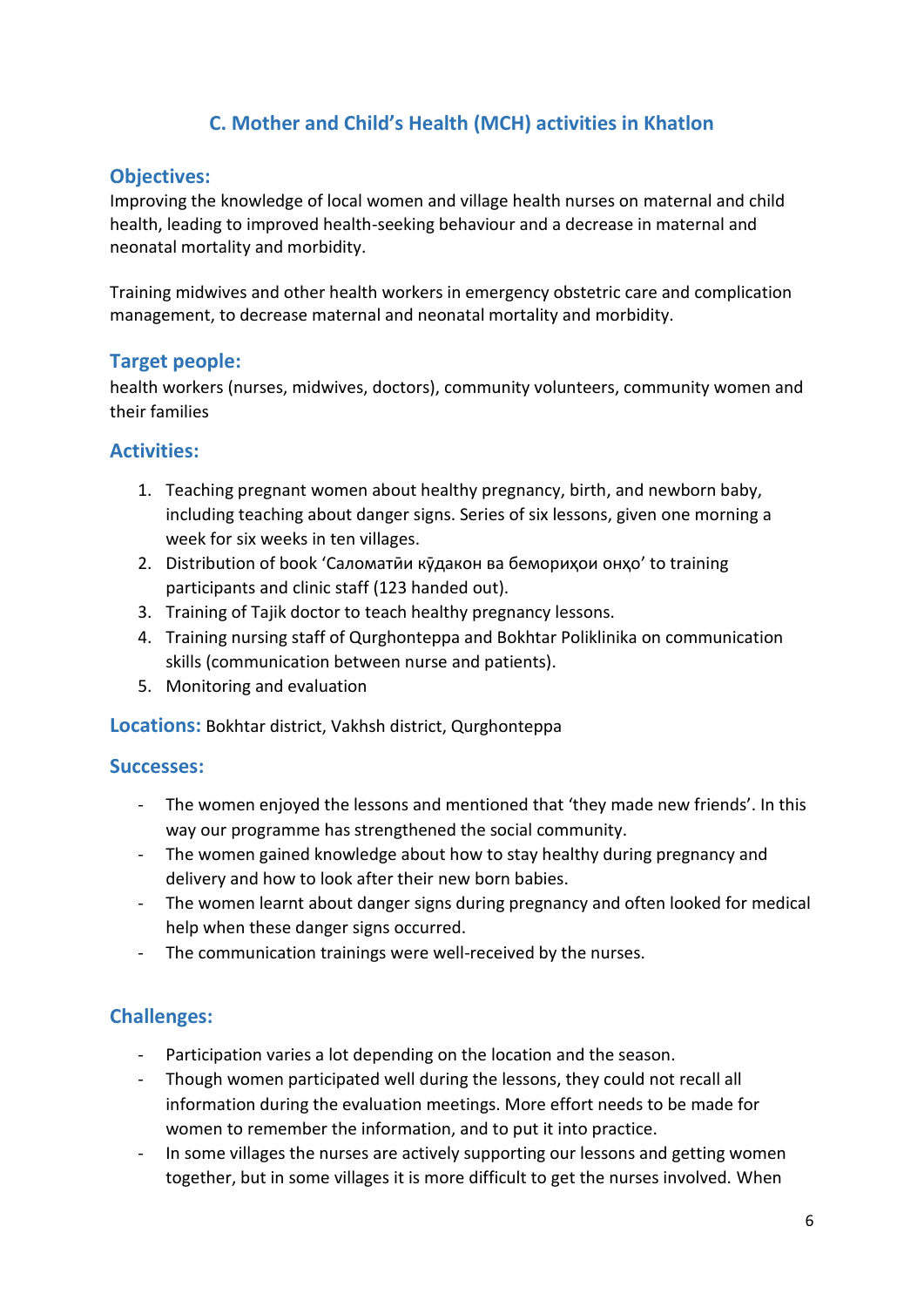nurses would be more involved, they could reinforce our training messages when they see the women again.

#### **Pictures**



 *Communication training with nurses Teaching about nutrition*





E*valuation meeting. The women brought their healthy ba*bies

#### **Beneficiaries:**

Direct beneficiaries: **280** Indirect beneficiaries: 1700

**Amount spent:**

**TJS 115.857**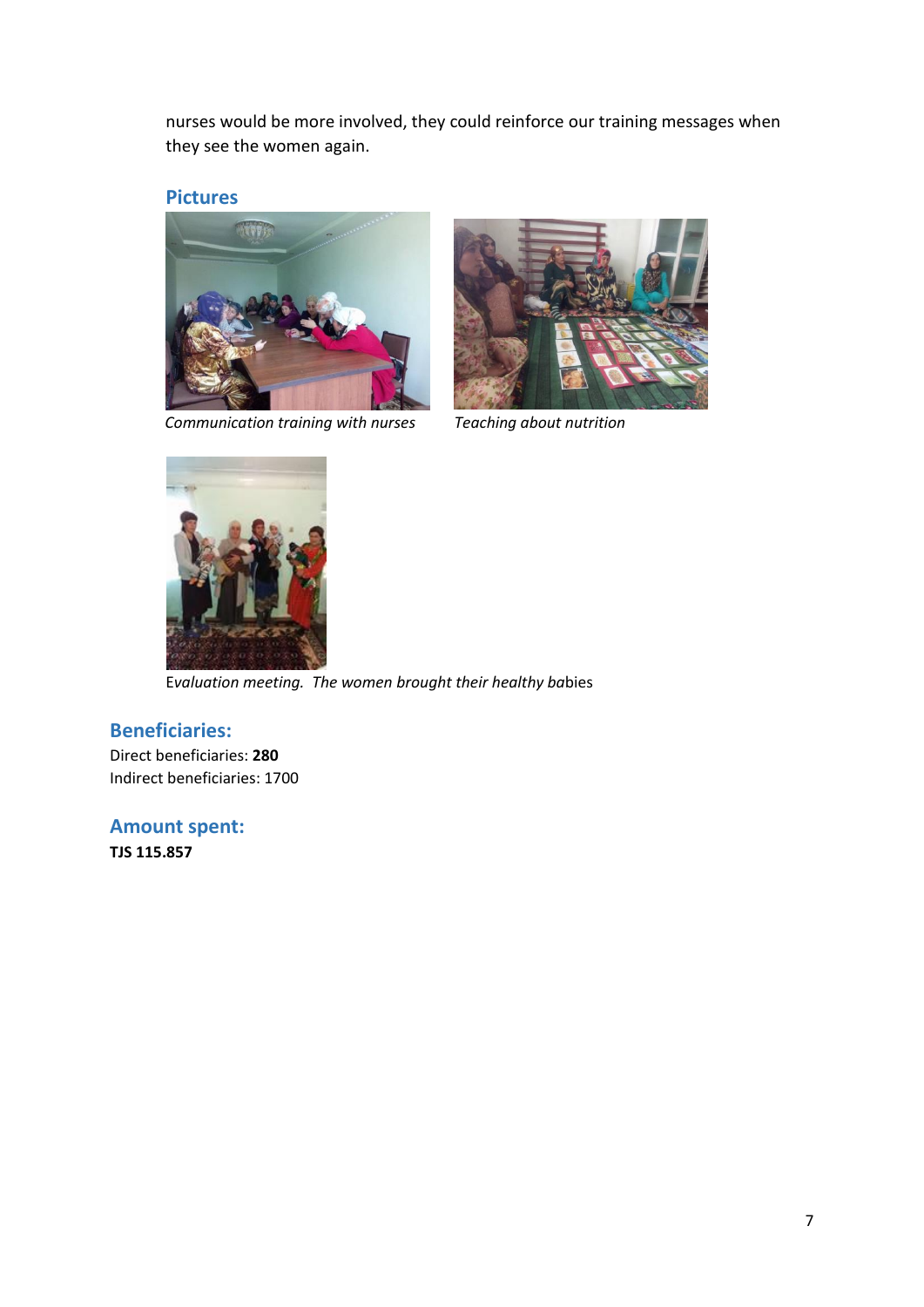# **D. Report on the medical project in the Tursunzoda area**

#### **Objectives:**

A. Develop community health by advanced training of the local medical staff.

B. Teaching groups of women in the surrounding villages on issues of:

- General health.
- Maintaining a healthy lifestyle of her own, in her family and the community.
- Specific health issues related to women, e.g. pregnancy and maternity care.

#### **Target people:**

Medical staff (nurses and midwives), regular hospital visitors, women at home as well as people in general, in villages, medical college students.

#### **Locations:**

Hospitals, policlinic, small groups in houses, clinics and health posts in villages

## **Activities:**

- Continued training for nurses and doctors at village clinics. The lessons were divided into two courses. The first course is 13 weeks of lessons about women's health and diseases, pregnancy and children's health and diseases. After finishing the first course a second course of 21 weeks was started about various diseases.
- Lessons at the outpatient clinic of Qaratogh: around 10 nurses, midwives and a doctor participated in the first and second course.
- Lessons at the outpatient clinic of Sarkor: around 8 nurses, midwives and a doctor attended for the lessons.
- We worked together with the family nurses' training course at the policlinic in Tursunzoda. 20 nurses were attending this training course from various village clinics.
- We have provided blood pressure machines and thermometers for the village clinics and there has been continuing demand for the basic medical instruments for nurses and doctors at village clinics.
- The local nurse who is working with us has been trained and gives lessons not only in Uzbek language, but also in Tajik at the village clinics under a little supervision of us.
- We have started to visit and educate people who have high blood pressure and high blood sugar in three villages, who are at risk of Diabetes and Hypertension. We educate them in diet, exercise, and taking medications. We check blood pressure and blood sugar once a week.





Checking blood sugar Checking blood pressure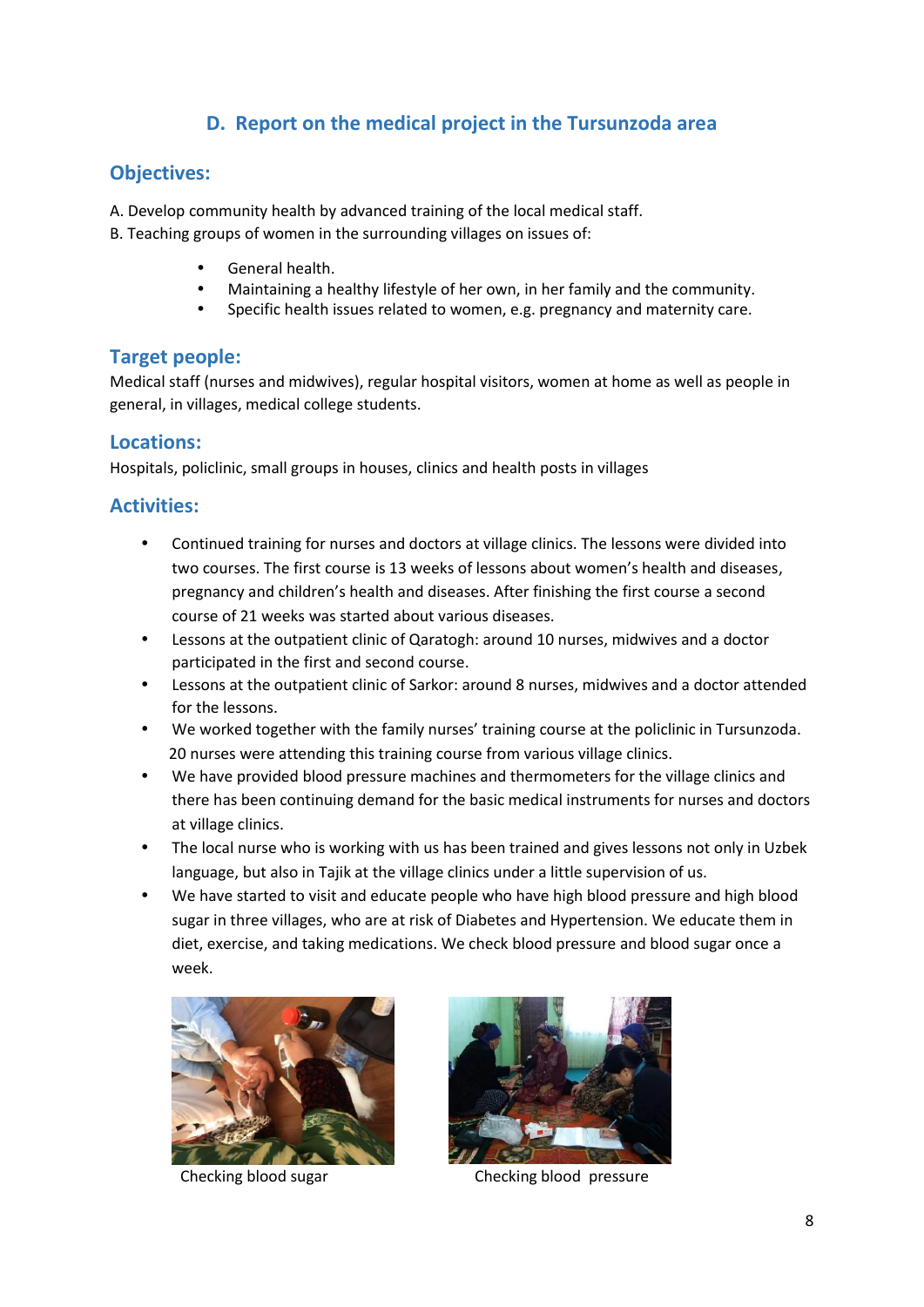# **Beneficiaries:**

- Nurses and Doctors**: 93**
- Teaching and visiting those who have high blood pressure and high blood sugar: **56**.
- Medical students: **97**

**Total of direct beneficiaries: 246.**

**Finances: Total: 33,248.61 TJS**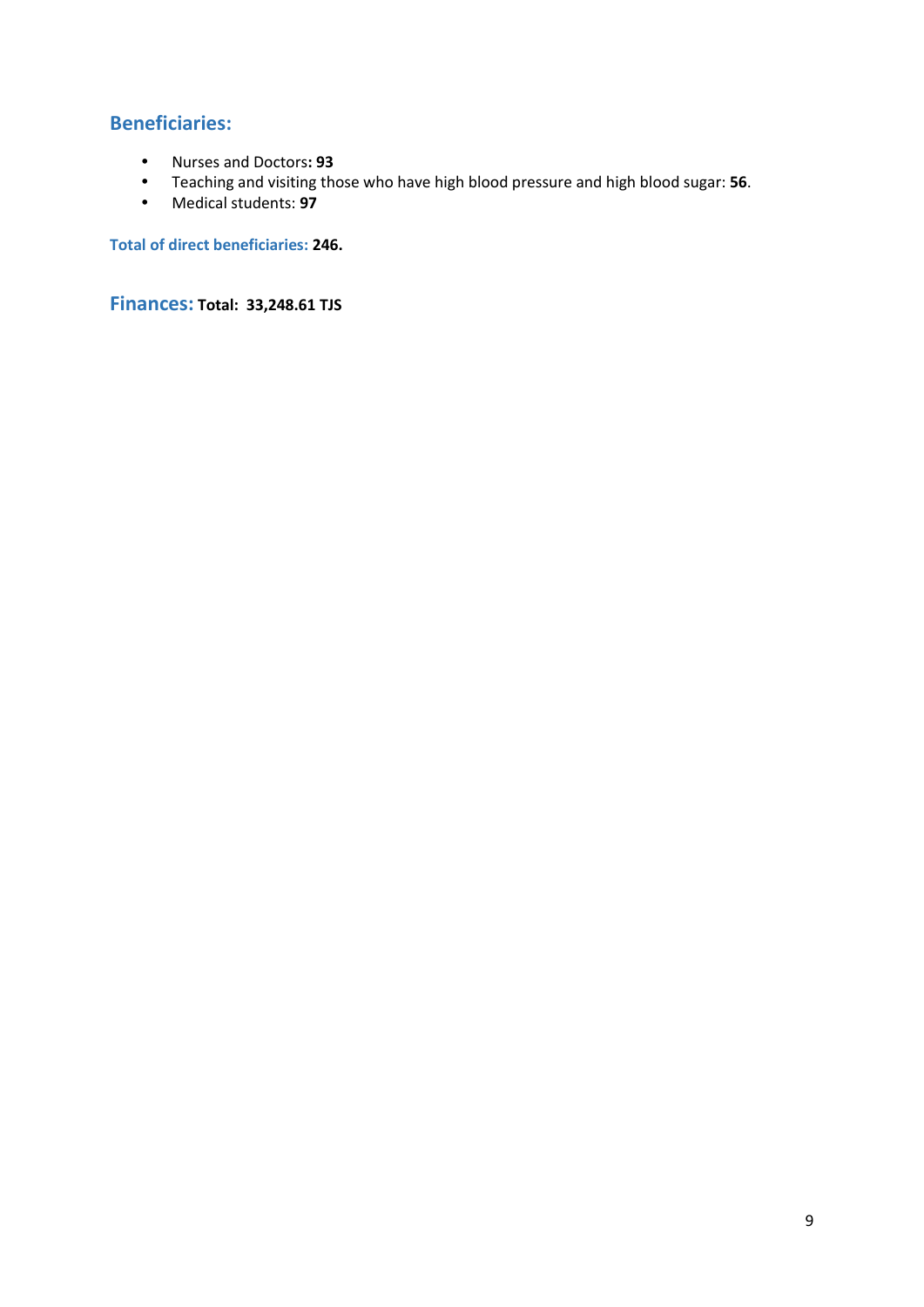# **E. Report on the chicken project in Tursunzoda**

#### **Objectives:**

- Promote local production of eggs, by helping families to set up and run successful, small scale chicken farms for egg production.
- Provide complete training in egg production and then offer follow-up guidance, enabling families to establish and run their own business.
- SAI also promotes egg production by fully supporting egg producers, providing quality equipment, pullets and poultry feed.
- Through this process we empower men and women to learn a skill, which enables them to earn an income in Tajikistan itself. The major result will be that the beneficiaries of this project will no longer need to leave their family members behind in order to work abroad. The individuals trained will have the skill and knowledge to continue to work in this type of work.

# **Target people:**

Low income families

#### **Activities:**

- SAI staff helped train chicken farmers in keeping accurate records of chicken's age, weight, feed, amount of light the chicken receives and number of eggs produced.
- SAI assisted chicken farmers regarding feed, egg production, lighting and ventilation issues.
- SAI staff helped set up a simple cost effective cooling system when temperatures rose to over 40C and the chickens needed their house cooled down.
- SAI staff provided advice, assistance, and ongoing monitoring. Recordkeeping was enforced to promote learning how to diagnose problems from existing information.



## **Direct beneficiaries: 37**

**Amount spent: TJS 37,412**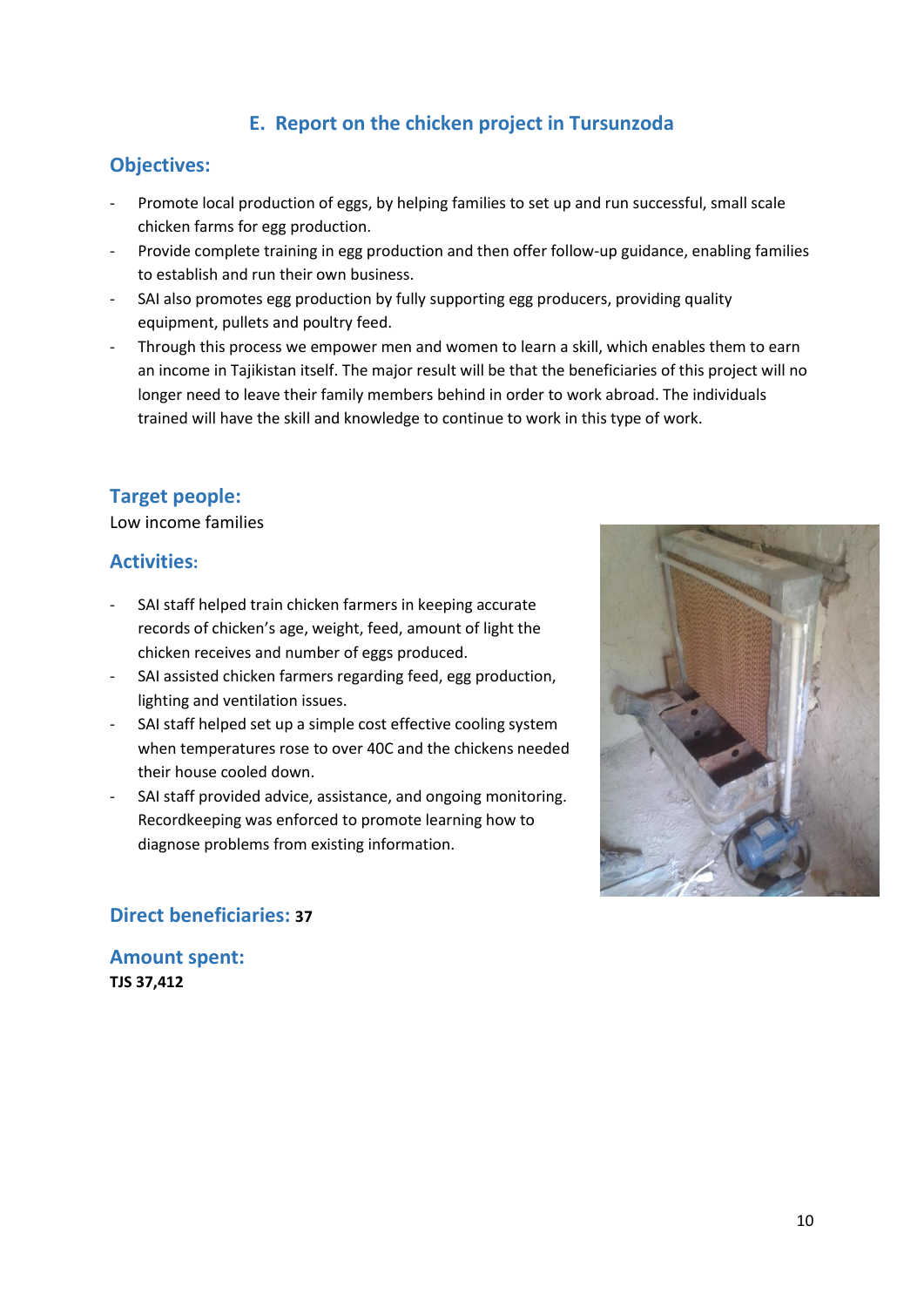# **F. Report on agricultural project in Khatlon**

#### **Objectives and Target Groups:**

Working out of the projects office in Qurghonteppa, the Khatlon regional center , SAI continued to support innovative new agricultural techniques and assist low income households in the Khatlon region.

The chosen result for SAI's programs providing overall focus was "**Improved opportunities for men and women led families in rural communities to improve their income using sustainable business methods**".

Key expected results include an increase in the profit potential of sustainable businesses in rural communities where the project works, an increase in the use of sustainable business practices and technology, and an improvement in rural family agro-business management processes and planning.

SAI took two approaches during the reporting period: partnering with experienced early vegetable producers who regularly make a profit, and partnering with low income households who have little experience in growing early vegetables for profit.

SAI had a total of 20 greenhouse (high tunnel) farmer beneficiaries - of these greenhouse owners, 9 of the families were headed by women. Five of the smallholding farming families had disabled family members in them.

#### **Activities:**

SAI provided training or networked **247 beneficiaries** to training opportunities covering 10 comprehensive lesson topics. Some of the training was provided by SAI agricultural specialists directly, some was through partnerships with projects like TAWA (USAID) or Farmer to Farmer (USAID).

SAI distributed 20730 high quality hybrid greenhouse specific tomato seedlings during March and April of 2017. In general, farmers obtained large and early harvests during the second quarter of 2017



SAI staff trained the farmers in recordkeeping and continued ongoing monitoring and advice for the farmers into June and July.

After the end of the Spring harvest, SAI staff assisted and advised farmers on solar soil disinfection, an ecologically sustainable practice. Two farmers used this method.

SAI staff conducted open field days on the use of modern fertilizers using drip systems (fertigation) in the communities of *Bokhtar Jamoati Navbahor dehai Vahdat* and in *Qurghonteppa, mahallai Gayrat.*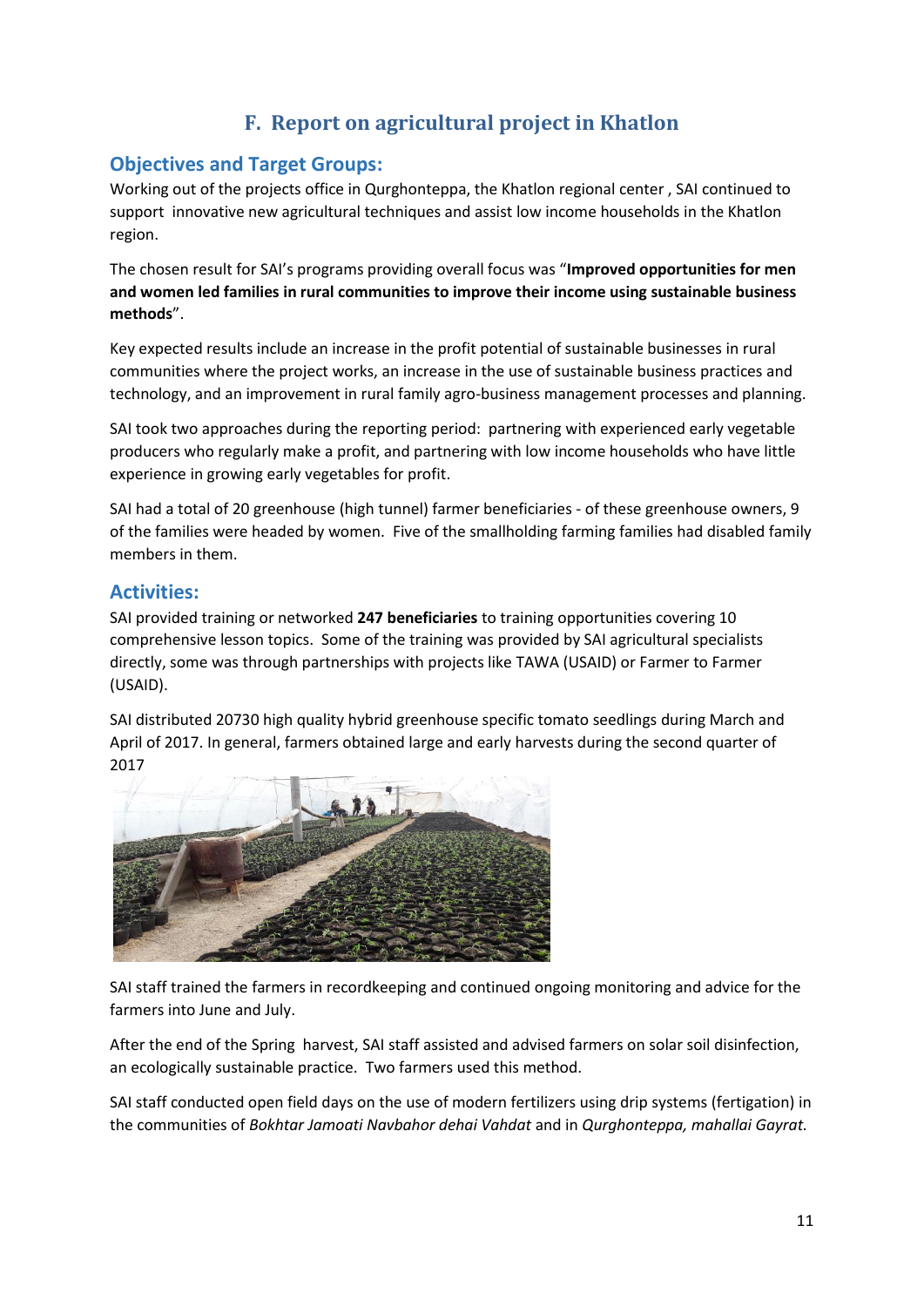SAI staff also supported farmers with soil testing - ph and for water hardness. The lack of a soil laboratory in Qurghonteppa severely hurts farmers ability to scientifically make good fertilizer decisions.

SAI staff also taught farmers plastic mulching for vegetables - one farmer adopted this practice. SAI will continue to work with farmers to see how to help them adopt this in a way that is profitable.

Five professional farmers adopted drip irrigation with SAI assistance. SAI will continue to assist farmers in technical assistance. SAI has more drip irrigation equipment which it will distribute in 2018.



SAI Agricultural experts traveled to Hisor, Shahrinav and Tursunzoda to improve and to see the practice of farmers in Autumn cropping. SAI invested 10000 somoni in greenhouse seeds to develop seedlings for an autumn greenhouse crop, however hot weather caused a seedling crop failure. SAI will continue to network with other farmers to look for improved profitable autumn vegetable harvests stretching into winter under plastic tunnels. Overall investment cost and end of season profit was monitored to test the cost effectiveness of the innovations SAI has introduced. The effect of the labor conditions for women and men was also recorded. Disease and pest issues were monitored and networking farmers and agricultural input providers was a key focus for SAI, building up knowledge and best practice.

**Farmer income** from all 20 greenhouse beneficiaries totalled 122 279 somoni. Profits for all farmers totalled 80 493 somoni.

#### **Specific Work with experienced farmers - improving and testing innovation**



These professional farmers had all received large greenhouses (approximately 8.2m x 30m x 4.5m) between January and February 2017.

Drip irrigation systems for five large greenhouses were installed between April and May of 2017.

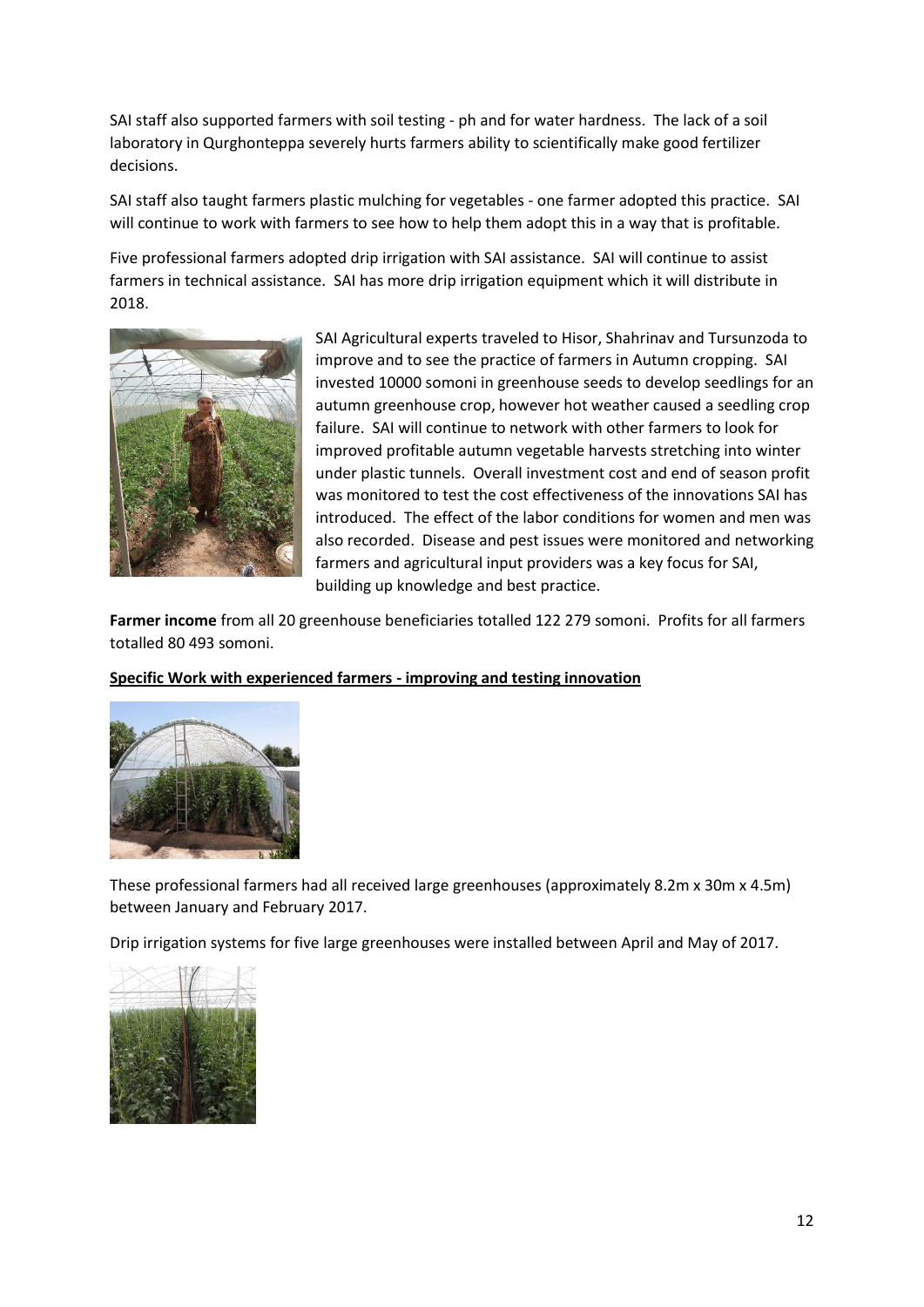#### **Work with low income farmers - creating income and nutrition opportunities**

SAI continued its work with ten low income farmers who received small greenhouses in March (approximately 6m x 30m x 2.5m).

These farmers continued to see a harvest through July.

SAI staff provided advice, assistance, and ongoing monitoring. Recordkeeping was enforced to promote learning.

#### **Locations**

SAI continued work with nine experienced farmers from six communities The partner farmers for smaller greenhouses were from eight different communities

#### **Successes**

Key successes included solid and sustainable profits seen across both professional experienced smallholding farmers and low income smallholding farmers. SAI has a clear successful economic model for vegetable farming that is sustainable and intensive, using household yards close to home as profit centres.

SAI also demonstrated a good model of a larger better ventilated greenhouse that farmers can duplicate. Other projects have shown regular interest in the value provided by SAI's greenhouses. As a technical success, drip irrigation has proven a good fit for greenhouse farmers.

#### **Challenges**

Fall cropping of vegetables proved difficult - developing seedlings during the hot August month proved impossible this year, but SAI will continue to press on as autumn off season vegetable sales are a key opportunity for farmers, especially for those with a higher and better ventilated greenhouse. Getting farmers to adapt integrated pest management and better bookkeeping management is not a one or even two year task. SAI has a long term commitment to its beneficiaries and will continue to provide assistance, technical training and coaching for them.

#### **Beneficiaries**

#### **Direct beneficiaries:**

The **20 families who received greenhouses from SAI** had a total of 65 members working in those greenhouses. Of these, 30 were men, 21 women, and another 14 youth. Of the 21 women, 9 were head of household. Five families had a member with some level of disability, four of whom were involved in farming activities.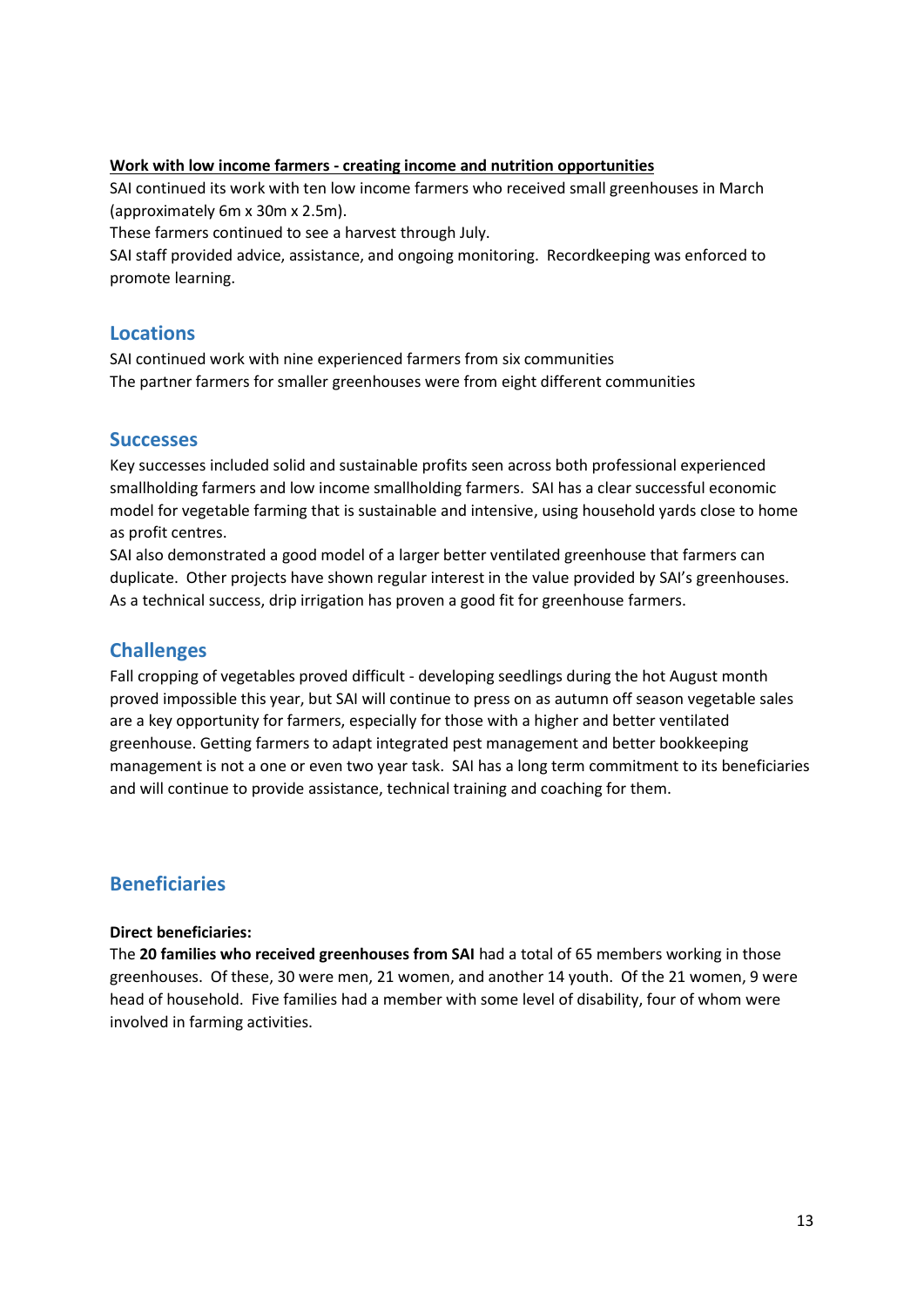A total of 247 people received training from SAI. 189 were men, 58 were women.



#### **Indirect beneficiaries:**

We can estimate that approximately 8 household members were assisted either economically or nutritionally for each greenhouse, leading to **160 more** assisted.

Additionally approximately **50 persons per greenhouse** (neighbours, relatives, broader networks) **were exposed to new ideas and innovations**, totalling **1000 p**eople.

**Amount spent: TJS 320,864.00**